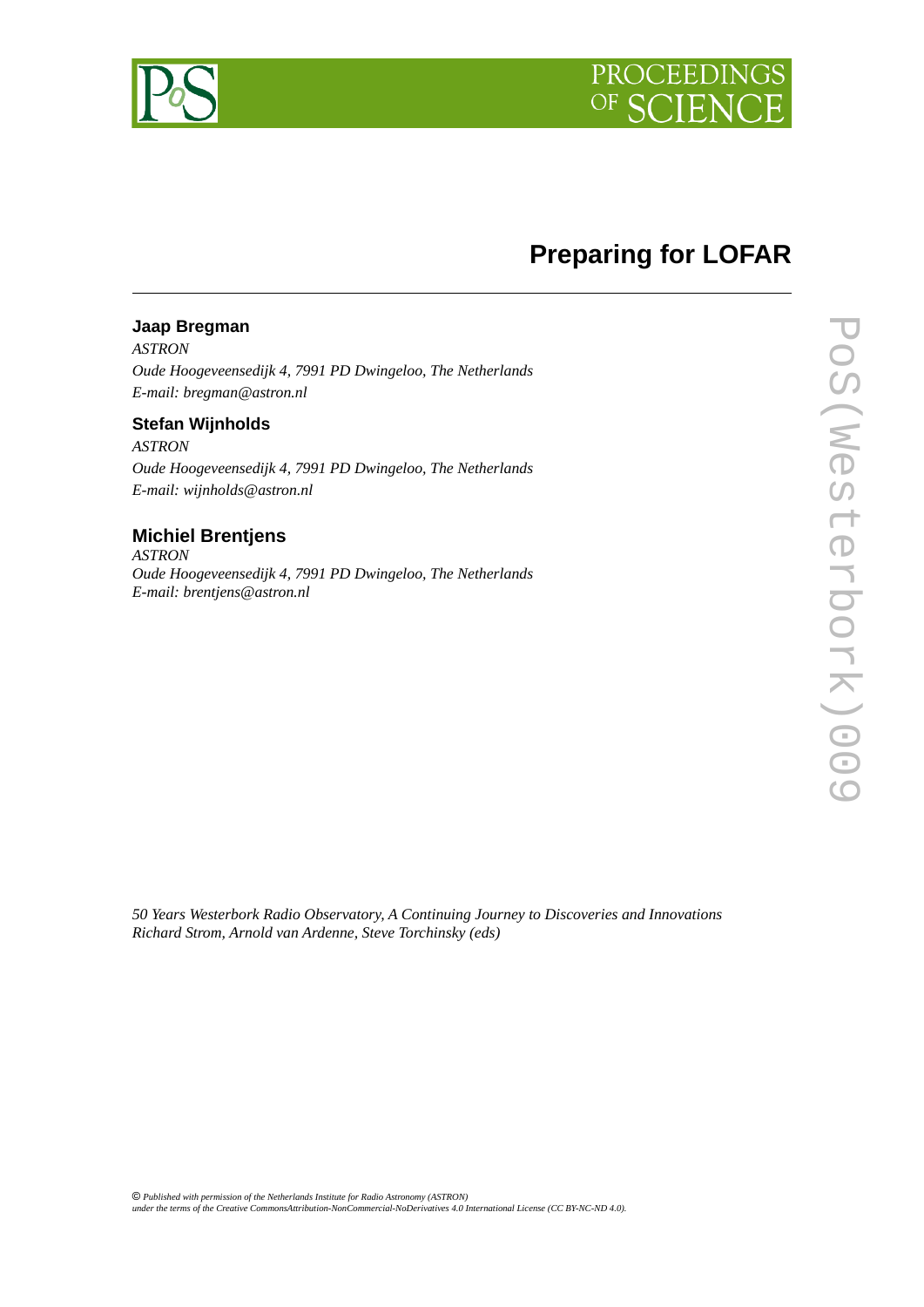# **Chapter 8 Preparing for LOFAR**

Jaap Bregman', Stefan Wijnholds<sup>2</sup>, Michiel Brentjens<sup>3</sup>

In a way, preparing for LOFAR was a step back in time, back to the origins of radio astronomy and back to the origins of our Universe. Radio astronomy started in 1932 when Karl Jansky discovered radio emission from the Mil n a way, preparing for LOFAR was a step back in time, back to the origins of radio astronomy and back to the origins of our Universe. Radio astronomy started in 1932 when Karl Jansky discovered radio emission from the Milky the signals of eight antenna elements. This compound antenna of 30 m width and 4 m height had sufficient resolution to identify the direction of thunderstorm static, a strong interference encountered at short wave communication. Further investigations showed that the interference decreased at higher frequencies, driving radio communication to higher frequencies. Grote Reber, a radio engineer interested in astronomy, built in 1937 a reflector antenna of 9.5 m diameter in his backyard. Detection of celestial radiation at wavelengths of 9.1 cm (3300 MHz) and 33 cm (910 MHz) failed, but spring 1939 brought the first detections at  $1.87$  m (160 MHz). Finally, in 1944, he published the first quantitative sky map showing the Milky Way and peaks of emission in the constellations of Sagittarius, Cygnus, Cassiopeia, Canis Major, and Puppis. The radar development during wartime pushed to even higher frequencies providing more sensitive electronics and advanced dish technology that dominated radio astronomy for the second half of the 20<sup>th</sup> century.

By 1965 the various stellar and interstellar radio emission mechanisms had been identified by their spectral and polarization properties. It was therefore decided to operate the WSRT initially at three wavelength bands at 50 cm, 21 cm and 6 cm with accurate polarization characteristics. Operation at 92 cm wavelength started in 1983 and at 1.8 m only in 2005!

Attempts at other institutes to image the sky at wavelengths of 4 m (74 MHz) and 8 m (38 MHz) with long arrays failed to reach the potential resolution due to ionospheric disturbances. Only the strongest sources that provided sufficient sensitivity per interferometer within an ionospheric coherence time could be properly imaged using the self-calibration technique. Even then, only a small field around the strongest source could be properly imaged and all other sources were smeared, producing a raised noise floor all over the image.

1,3 ASTRON, The Netherlands

2 ASTRON, Stellenbosch University, South Africa

Again, improved technology would open up the spectral window below 200 MHz after 2005. Optical fibre technology made data transport between antenna stations affordable over distances from a few hundred meter to 50 km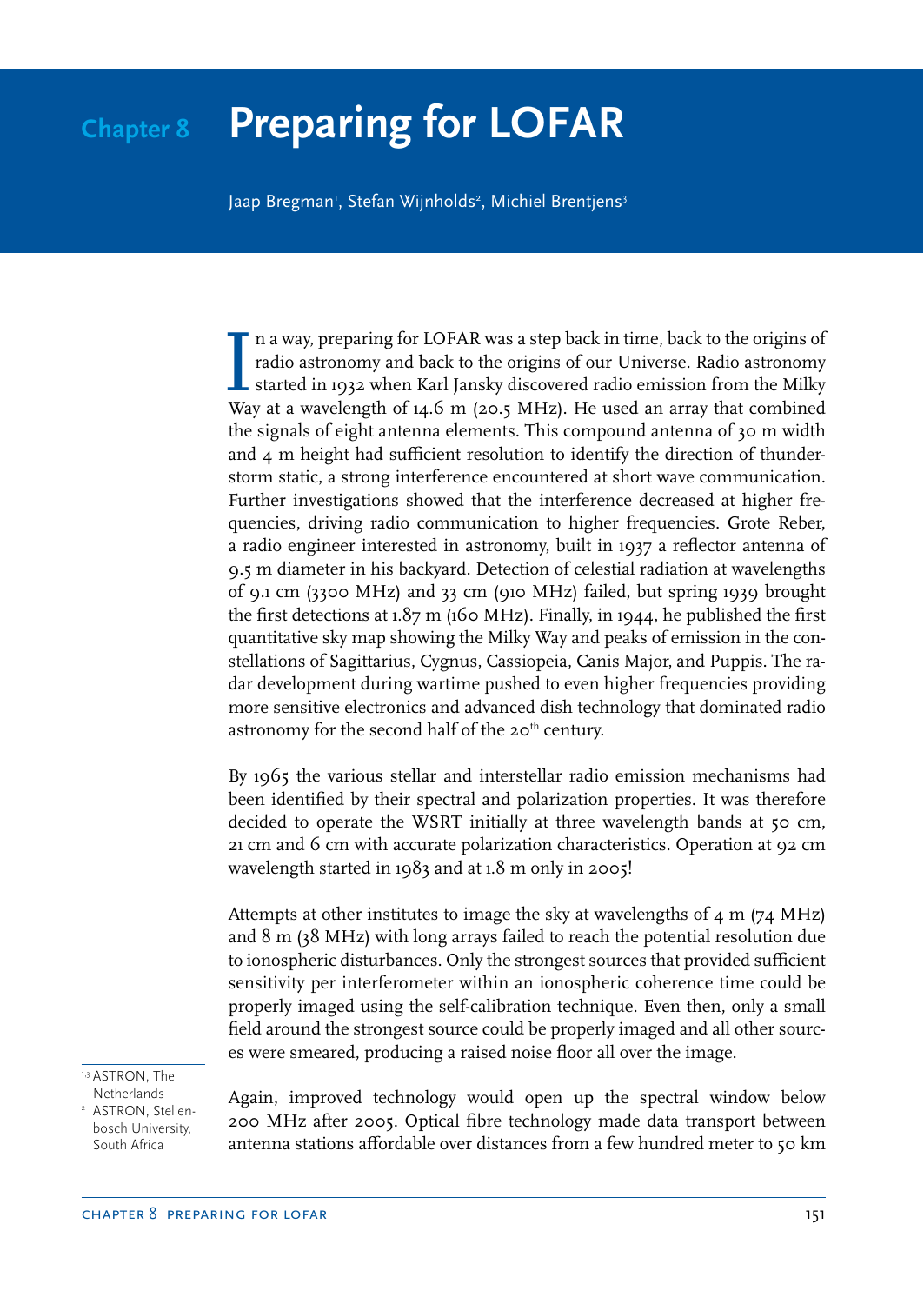using bandwidths of 1 Gb/s by 2000. Bands of 100 MHz could be digitized to 12-bit including all interference that would be removed later by digital processing. Only after 2005, large computer clusters would be affordable to perform the multi-source self-calibration processing required to image all objects within a station beam and reach the theoretical noise floor. This can only be realized when the station beam is sufficiently narrow and sensitive. So, plans started in 1998 to design a Low frequency array covering 10 - 90 MHz. Even in the bands between 10 and 30 MHz, allocated to shortwave transmission, sufficient channels of only 1 kHz wide could be selected for astronomical imaging, thanks to digital spectral Fourier filtering.

By 2003 all required technology had been demonstrated successfully with an all sky image produced with the Initial Test Station. In the meantime, it was also decided to include a second field with smaller antennas to cover the 110 - 250 MHz high band, where the Epoch of Reionization (EoR) would be visible. This EoR marks the time when the first galaxies in the Universe were formed and the first stars illuminated and ionized their surrounding neutral gas.

With LOFAR we are back at the frequencies where radio astronomy started, but now with much larger antenna fields filled with short dipole antennas having a much larger effective collecting area than their largest physical dimension and where low noise transistors contribute far less system noise than the sky itself.

The WSRT again played an important role in preparation of LOFAR's hunt to detect the EoR signal by the introduction of the Low Frequency Frontends (LFFEs) operating from 120-180 MHz in two polarizations. See: LFFE:

*Figure 1: A Low Frequency Frontend mounted on a WSRT dish. The LFFE consists of the white "handrail" style contraptions to the left of the focus box. In this image, they are in their active position. When observing at other frequencies, these are swept out of the way using compressed air.* 



de Bruyn, Woestenburg & van der Marel (2004).<sup>,</sup> The project was lead on time on budget by Bert Woestenburg in less than two years (ASTRON LFFE Design Review Report, LFFE-00968, 2004) . As the MFFE did at higher UHF frequencies, a double dipole arrangement was used. Their performance was simulated by Marianna Ivashina and Michel Arts. The receiver design was robust in view of Interference from local transmitters. The LFFEs consisted of additional antennas placed on the focus box that could be swept in front of the MFFEs. The signals of a pair of antennas were combined and formed the first Phased Array Feed on the WSRT telescopes that provided a high sensitivity illumination pattern. Figure 1 shows an image of one of the LFFEs.

With the LFFEs, an observing campaign was conducted to select appropriate fields for the EoR experiment. After this campaign, two fields were selected (the 3C 196 field and the North Celestial Pole field) with other fields being rejected due to, for example, very complicated (but highly intriguing) Galactic foreground polarization. A side effect of this campaign was the first publication of detailed, wide-field polarimetry of the Galactic "FAN" region in the 150 MHz band (de Bruyn, A.G.; Bernardi, G; LOFAR EOR-team; "The First Deep WSRT 150~MHz Full Polarization Observations", Proc. ASP Series, Vol. 407, 2009).

Another goal of this observing campaign was to investigate the ionospheric disturbances at the scale of the LOFAR core area with a diameter of about 2-3 km and to understand the RFI situation. The latter posed an interesting engineering challenge. Since a nearby TV transmitter, which would go out of operation only in 2006, produced a strong signal that could not be handled by the 2-bit digitization of the DZB, additional filters had to be placed in the receiver module in the focus box. These observations were thus instrumental to gain experience in the data processing techniques that would be needed to analyze LOFAR data, in particular for techniques dealing with the radio interference at these low frequencies, and the direction dependent calibration that would be required to deal with the distortions of the received wavefront caused by the ionosphere. As such, the LFFE system played a pivotal role in understanding the challenges that LOFAR would face and allowed us to start developing solutions and software to deal with those problems well before the roll-out of LOFAR started.

With low-frequency phased array systems like LOFAR, direction dependent gain variations are not only caused by the ionosphere, but also by the varying beam shape of the receiving system while a source field is tracked on the sky. This behavior is distinctly different from the behavior of a dish beam, so there was a clear desire to properly understand this. A second experiment was therefore to combine the 14 dishes of the WSRT with a flat phased array station that used 64 prototype antennas for the LOFAR high band antenna system (HBA) system.

<sup>1</sup> https://www.astron.nl/r-d-laboratory/projects/wsrt-observes-lofar-highband/wsrt-observes-lofarhighband .